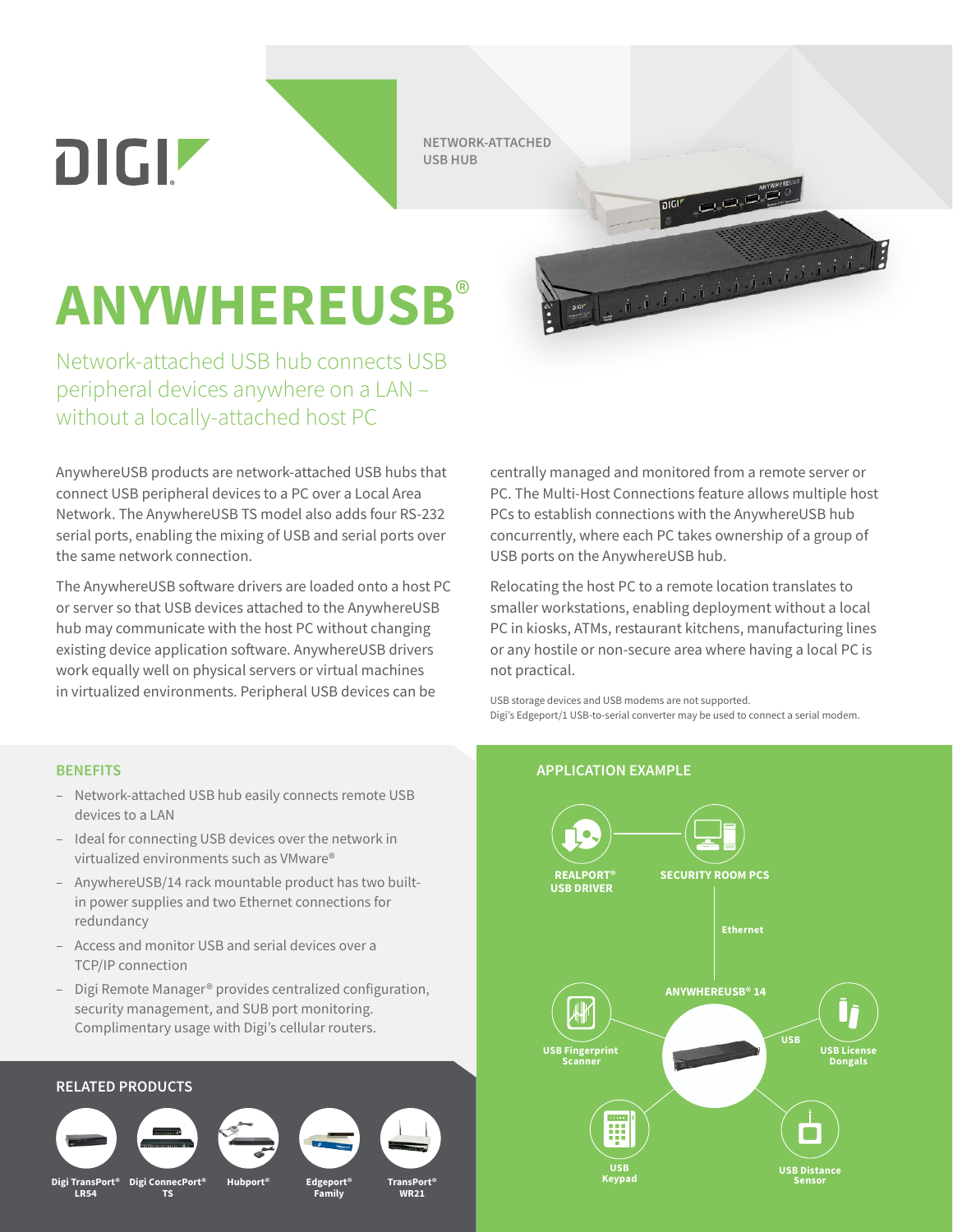| <b>SPECIFICATIONS</b>              | AnywhereUSB <sup>®</sup> /2                                                                                                                                                                   | AnywhereUSB <sup>®</sup> /5                                                    | AnywhereUSB®/5M                                                                | AnywhereUSB® TS                                                                | AnywhereUSB <sup>®</sup> /14                                                             |
|------------------------------------|-----------------------------------------------------------------------------------------------------------------------------------------------------------------------------------------------|--------------------------------------------------------------------------------|--------------------------------------------------------------------------------|--------------------------------------------------------------------------------|------------------------------------------------------------------------------------------|
| <b>INTERFACES</b>                  |                                                                                                                                                                                               |                                                                                |                                                                                |                                                                                |                                                                                          |
| 10/100BASE-T ETHERNET              | 1 RJ-45                                                                                                                                                                                       | 1 RJ-45                                                                        | 1 RJ-45                                                                        | 1 RJ-45                                                                        | 2 RJ-45                                                                                  |
| <b>USB</b>                         | $\overline{2}$                                                                                                                                                                                | 5                                                                              | 5                                                                              | 4                                                                              | 14                                                                                       |
| <b>SERIAL</b>                      | N/A                                                                                                                                                                                           | N/A                                                                            | N/A                                                                            | 4 RS-232 RJ-45                                                                 | 1 RS-232 DB9                                                                             |
| <b>FEATURES</b>                    |                                                                                                                                                                                               |                                                                                |                                                                                |                                                                                |                                                                                          |
| <b>IP ADDRESS</b>                  | 1 static (fixed) address per unit                                                                                                                                                             |                                                                                |                                                                                |                                                                                |                                                                                          |
| <b>LEDS</b>                        | System and Port status                                                                                                                                                                        |                                                                                |                                                                                |                                                                                |                                                                                          |
| <b>POWER SUPPLY</b>                | Ships with 120-240 VAC 50-<br>60 Hz at 5 VDC @ 3 amps<br>max w/ locking barrel                                                                                                                | Ships with 120-240 VAC 50-<br>60 Hz at 5 VDC @ 3 amps<br>max w/ locking barrel | Ships with 120-240 VAC 50-<br>60 Hz at 5 VDC @ 3 amps<br>max w/ locking barrel | Ships with 120-240 VAC 50-<br>60 Hz at 5 VDC @ 3 amps<br>max w/ locking barrel | Includes 2 120-230 VAC<br>50-60 Hz @ 8 amps max                                          |
| <b>MANAGEMENT</b>                  | CLI and AnywhereUSB web configuration tool, Digi Remote Manager® (cloud based) firmware uploads and monitoring of ports                                                                       |                                                                                |                                                                                |                                                                                |                                                                                          |
| <b>SECURITY</b>                    | SSL/TLS 1.2                                                                                                                                                                                   |                                                                                |                                                                                |                                                                                |                                                                                          |
| <b>OTHER SHARED FEATURES</b>       | Remote configuration utility; Multiple units supported per server; Field-upgradable software and firmware; Patented RealPort®<br>(serial over IP) and RealPort USB (USB over IP); Port naming |                                                                                |                                                                                |                                                                                |                                                                                          |
| <b>SERIAL DATA RATES</b>           | N/A                                                                                                                                                                                           | N/A                                                                            | N/A                                                                            | Up to 230 Kbps per port                                                        | Up to 230 Kbps per port                                                                  |
| <b>USB DOWNSTREAM POWER</b>        | 500 mA per USB device                                                                                                                                                                         |                                                                                |                                                                                |                                                                                |                                                                                          |
| <b>USB COMPATIBILITY</b>           | USB 2.0, 1.1, 1.0<br>Note: USB storage devices and USB modems are not supported. Digi's Edgeport <sup>®</sup> /1 USB-to-serial converter may be used to connect a serial modem.               |                                                                                |                                                                                |                                                                                |                                                                                          |
| <b>OPERATING SYSTEMS</b>           | Windows® Server 2016, Windows® 10, Windows® 8, Windows® 7, Windows Vista®, Windows Server® 2012 R2, Windows® Server 2008 R2,<br>Windows® Server 2003, Windows XP®, Windows XP® Embedded       |                                                                                |                                                                                |                                                                                |                                                                                          |
| <b>MULTI-HOST CONNECTIONS</b>      | N/A                                                                                                                                                                                           | N/A                                                                            | Yes                                                                            | N/A                                                                            | Yes                                                                                      |
| DIMENSIONS (L X W X H)             | 2.38 in x 3.9 in x 1.0 in<br>(6.04 cm x 10.0 cm x<br>$2.54$ cm)                                                                                                                               | 4.35 in x 7.20 in x 1.03<br>in (11.05 cm x 18.29 cm<br>$2.61$ cm)              | 4.35 in x 7.20 in x 1.03<br>in (11.05 cm x 18.29 cm<br>$2.61$ cm)              | 4.35 in x 7.20 in x 1.03<br>in (11.05 cm x 18.29 cm<br>$2.61$ cm)              | 4.97 in x 17.00 in x 1.74<br>in (12.62 cm x 43.18 cm x<br>4.42 cm), Rack<br>mountable 1U |
| <b>WEIGHT</b>                      | $5.0$ oz $(141.8 g)$                                                                                                                                                                          | 10.0 oz (283.5 g)                                                              | 10.0 oz (283.5 g)                                                              | 10.0 oz (283.5 g)                                                              | 40 oz (1134 g)                                                                           |
| <b>ENVIRONMENTAL</b>               |                                                                                                                                                                                               |                                                                                |                                                                                |                                                                                |                                                                                          |
| <b>OPERATING TEMPERATURE</b>       | 32° F to 140° F<br>$(0^{\circ}$ C to 60 $^{\circ}$ C)                                                                                                                                         | 32° F to 140° F<br>$(0^{\circ}$ C to 60 $^{\circ}$ C)                          | 32° F to 140° F<br>$(0^{\circ}$ C to 60 $^{\circ}$ C)                          | 32° F to 140° F<br>$(0^{\circ}$ C to 60 $^{\circ}$ C)                          | 32° F to 131° F<br>$(0^{\circ}$ C to 55 $^{\circ}$ C)                                    |
| <b>STORAGE TEMPERATURE</b>         | -40° F to +185° F (-40° C to +85° C)                                                                                                                                                          |                                                                                |                                                                                |                                                                                |                                                                                          |
| <b>RELATIVE HUMIDITY</b>           | 0% to 95% (non-condensing)                                                                                                                                                                    |                                                                                |                                                                                |                                                                                |                                                                                          |
| NETWORK AND DEVICE RECOMMENDATIONS |                                                                                                                                                                                               |                                                                                |                                                                                |                                                                                |                                                                                          |
| <b>NETWORK TYPE</b>                | 10/100 Mb switched<br>Ethernet                                                                                                                                                                | 10/100 Mb switched<br>Ethernet                                                 | 10/100 Mb switched<br>Ethernet                                                 | 10/100 Mb switched<br>Ethernet                                                 | Dual 10/100 Mb switched<br>Ethernet                                                      |
| <b>USB DEVICE TYPES</b>            | Compatible with bulk or interrupt type USB devices: Isochronous devices not supported                                                                                                         |                                                                                |                                                                                |                                                                                |                                                                                          |
| <b>REGULATORY APPROVALS</b>        |                                                                                                                                                                                               |                                                                                |                                                                                |                                                                                |                                                                                          |
| <b>SAFETY</b>                      | UL 1950/CSA 2.2 No. 950, EN60950, IEC-950                                                                                                                                                     |                                                                                |                                                                                |                                                                                |                                                                                          |
| <b>EMISSIONS/IMMUNITY</b>          | CE, FCC Part 15 (Class B), EN55022, EN55024                                                                                                                                                   |                                                                                |                                                                                |                                                                                |                                                                                          |